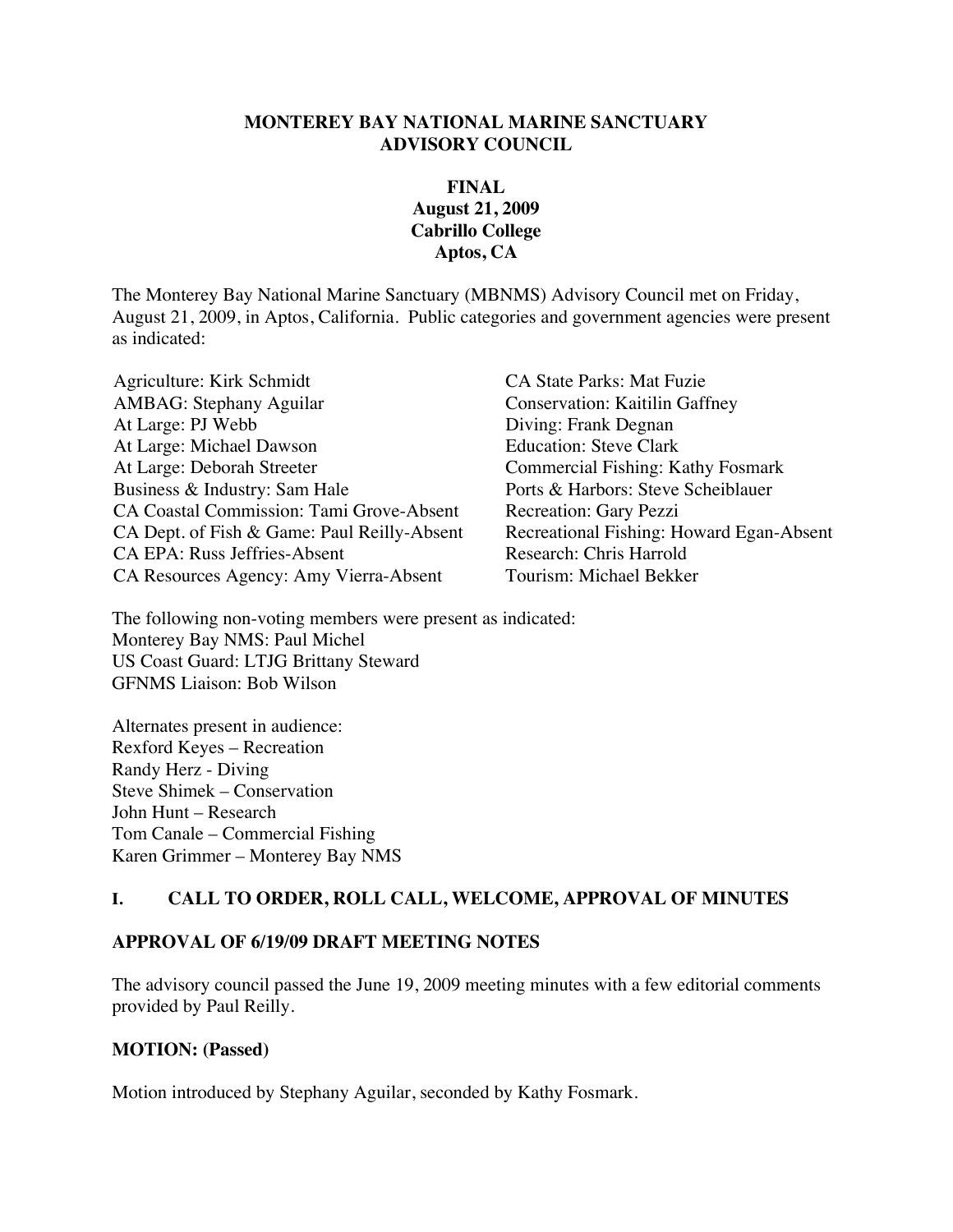# **(Vote: 13 in favor, 0 opposed, 2 abstentions)**

# **II. PUBLIC COMMENT FOR ITEMS NOT ON THE AGENDA**

The following members of the public provided comments to the advisory council: Terri Shore (Pacific Leatherback Sea Turtles and potential longline fishery and impact to Pacific Leatherback Sea Turtles); Don Heichel (artificial reefs and Alabama (Auburn University), fishing partnerships); Steve Shimek (Salinas River Channel maintenance plan); Steve Scheiblauer (Community Fishing Associations and the Nature Conservancy, Monterey City Council to pass resolution to ask MBNMS for guidance on the placement of clean dredge material); Bob Wilson (Update on recent Gulf of the Farallones NMS Advisory Council meeting).

# **III. STATE FURLOUGH DAYS**

Paul Michel, Superintendent, explained that due to the State of California budget situation all state agencies are furloughed the first three Fridays of the month. For this reason the advisory council would need to move the date of their meetings to accommodate state agencies attendance.

After some discussion the advisory council decided to move their meetings to the fourth Thursday of every other month, with the December meeting being the second Thursday of the month to avoid the holidays.

### **IV. MBNMS ADVISORY COUNCIL CHARTER RENEWAL**

Frank Degnan, Diving primary, provided background on the last Charter subcommittee meeting. The subcommittee made changes to the charter per comments received by advisory council members at the December 2008 advisory council meeting.

After some discussion the Advisory Council voted to accept the proposed changes to the Charter.

**Motion: (Passed)** 

Motion introduced by Kaitilin Gaffney, seconded by PJ Webb. **(11 in favor, 3 opposed, 0 abstentions)**

### **V. ENFORCEMENT WORKING GROUP**

Dayna Matthews, NOAA Office for Law Enforcement, provided an update on the Enforcement Working Group.

### **VI. VOICES OF THE BAY**

Lisa Uttal, MBNMS Education and Outreach Specialist, provided a presentation on the Voices of the Bay and the Fishermen in the Classroom programs. Mrs. Uttal's powerpoint presentation may be viewed at http://montereybay.noaa.gov/sac/2009/082109/agenda.html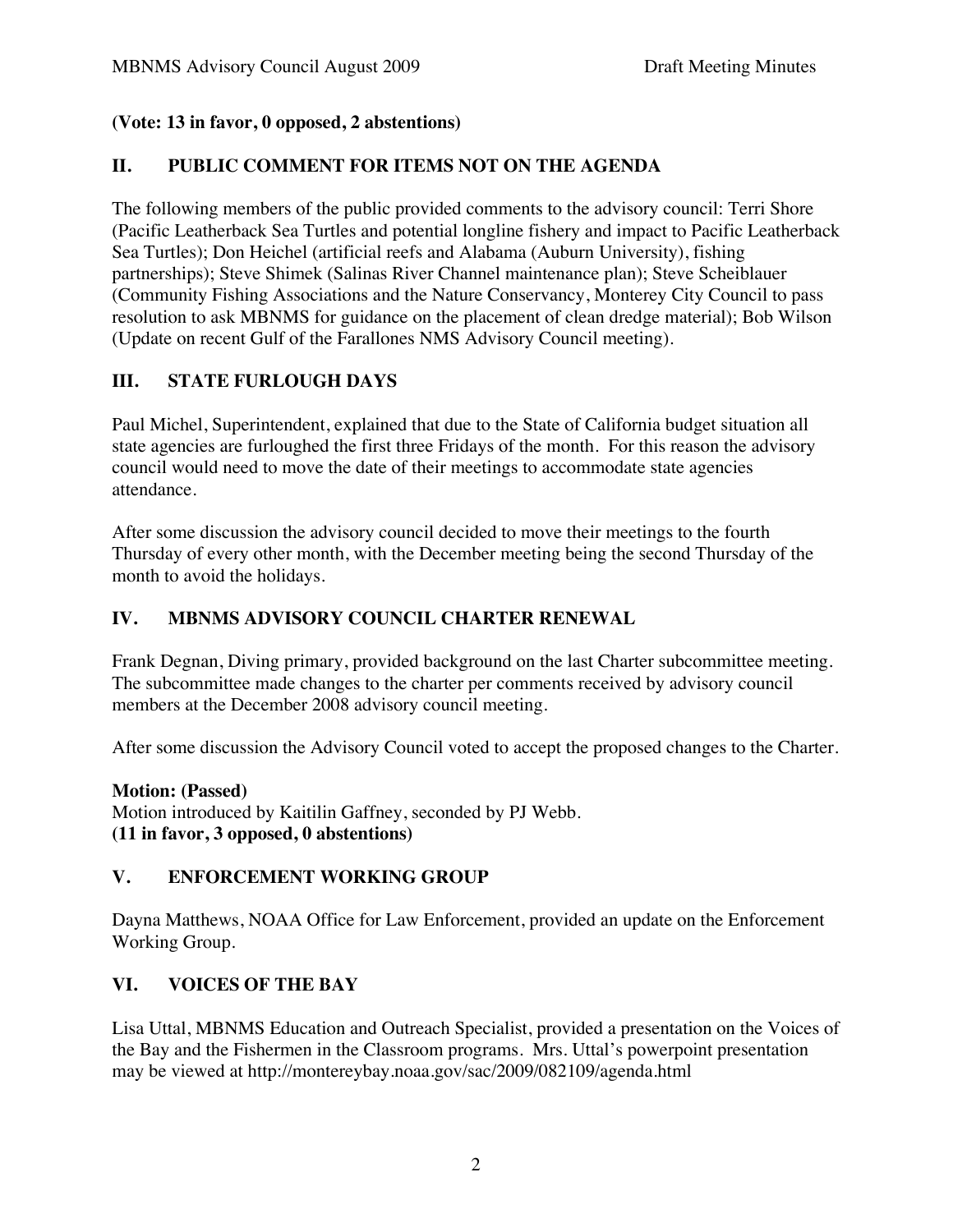# **VII. LUNCH**

# **VIII. SANTA CRUZ EXPLORATION CENTER**

Lisa Uttal provided an update on the Sanctuary Exploration Center. She announced there would be a sign unveiling event at the future location of the Exploration Center on September 19. Mrs. Uttal's powerpoint presentation may be viewed at http://montereybay.noaa.gov/sac/2009/082109/agenda.html

# **IX. MBNMS MARINE PROTECTED AREA (MPA) PROCESS**

Paul Michel provided the future plan for the MBNMS MPA process.

### **X. PUBLIC OPINION POLLS RELATING TO SANCTUARY AND OCEAN CONSERVATION**

Steve Scheiblauer, Harbors, provided a presentation on two public opinion polls commissioned by the Alliance of Communities for Sustainable Fisheries.

Kaitilin Gaffney, Conservation, provided a presentation on various other opinion polls conducted and also highlighted items from the two reports commissioned by the Alliance of Communities for Sustainable Fisheries.

Both opinion polls and powerpoint presentations may be viewed at http://montereybay.noaa.gov/sac/2009/082109/agenda.html

# **XI. CA STATE PARK CLOSURES**

Mat Fuzie, CA State Parks, provided information on the potential for state park closures due to budget cuts. A cut list and a list of partial closures are in the works.

# **XII. MEMBER ANNOUNCEMENTS**

Mike Dawson, At-large, announced the Fishermen's Festival at the Maritime Museum will take place all weekend.

Deborah Streeter, At-large, recognized Dave Danbom, past Diving representative on the advisory council, and Brian O'Neill, Director of the Golden Gate Recreational Area, who both recently passed away. She also noted that Frank Degnan, current Diving representative, was relating to a death of a diver at Monastery Beach yesterday.

PJ Webb-announced that on the morning of September  $19<sup>th</sup>$  there will be a pier to point kayak fundraiser for the North Coast Ocean Rescue.

Michael Bekker, Tourism, announced Cannery Row Company purchased a derelict boat that is now in front of the Sardine Factory. The hotel and restaurant industries are coming together,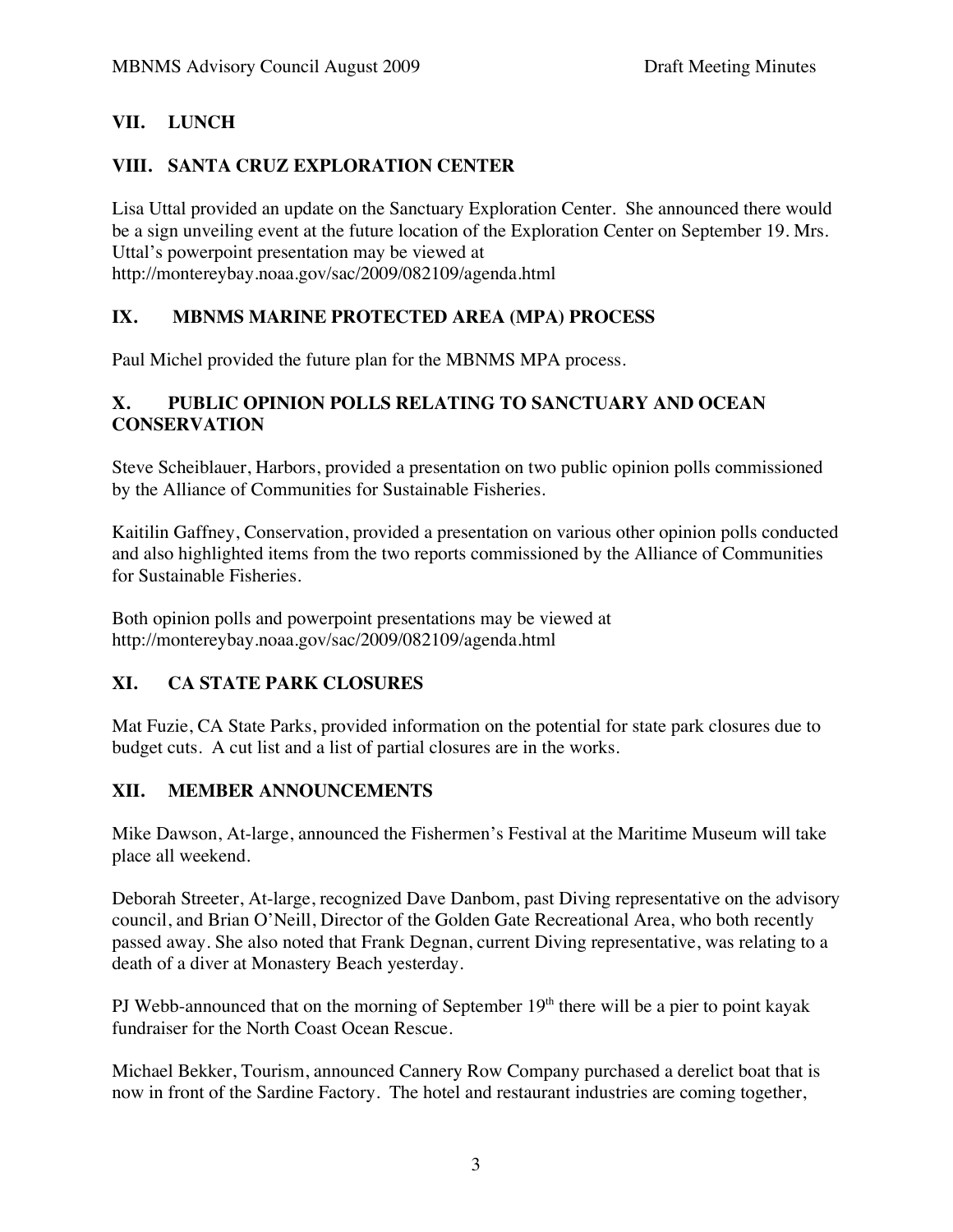along with MRSWMP, for a workshop on storm drain pollution prevention at the Hyatt Regency on August 27.

Kaitilin Gaffney announced the large whales in distress response and reporting card is being distributed to businesses/users in the area.

Kirk Schmidt, Agriculture, announce the Young Farmers and Ranchers at Casterley Range is having their first ever Testicle Festival at 5 p.m. on August 23<sup>rd</sup>.

Paul Michel announced there would be no meeting in Cambria this year due to a poor budget. He also encouraged members to attend the Exploration Center sign unveiling event on September 19th. He announced that the MBNMS would have a booth at the Fishermen's Festival that Mike Dawson mentioned. He announced there was a new boat being tested out by the MBNMS for the next three months, a 41 footer. Paul also suggested that the protocol for future public comment at advisory council meetings would be to give members of the public three minutes per person. These individual comments would say what they have to say and the advisory council is not engaged in a discussion about any of these comments. When all speakers are done the advisory council will decide if there is anything they want to hear more about at a future meeting.

Chris Harrold announced that the "Secret Lives of Seahorses" exhibit is the highest rating exhibit at the Monterey Bay Aquarium and encourages everyone to see it. He also announced the Aquarium in 2010 will open an exhibit called "Hot Pink Flamingos: Stories of Hope" and is based on climate change.

Kathy Fosmark, Commercial Fishing, announced that Dave Danbom passed away in July and she attended his service. He was an important asset to the fishing community. He also shed a lot of light on some historical information and facts we are dealing with today.

Mat Fuzie announced a new program this last summer to get kids outdoors called Kids Adventure. At Pt. Lobos, the lifeguard program is going stronger then ever and a lot has to do with kids having a great time and parents supporting them being out in the environment.

Steve Clark, Education, announced the Sanctuary Education Panel meeting was at Pt. Lobos and they received great instruction on geology of the park. The next meeting will be September 17 at the Beach Boardwalk.

Steve Scheiblauer also recognized Dave Danbom and commented on how he was the go to person for Panetta and Farr. He shared some stories about Dave's life.

Rex Keyes, Recreation, announced he has started getting interested in boating. He found a magazine that promotes ocean literacy called "A Change in Tide". They put out about 5,000 issues quarterly and it goes to harbors and yacht clubs. The central coast section shows marine protected areas with a map from the Ocean Conservancy. It even mentions the MBNMS.